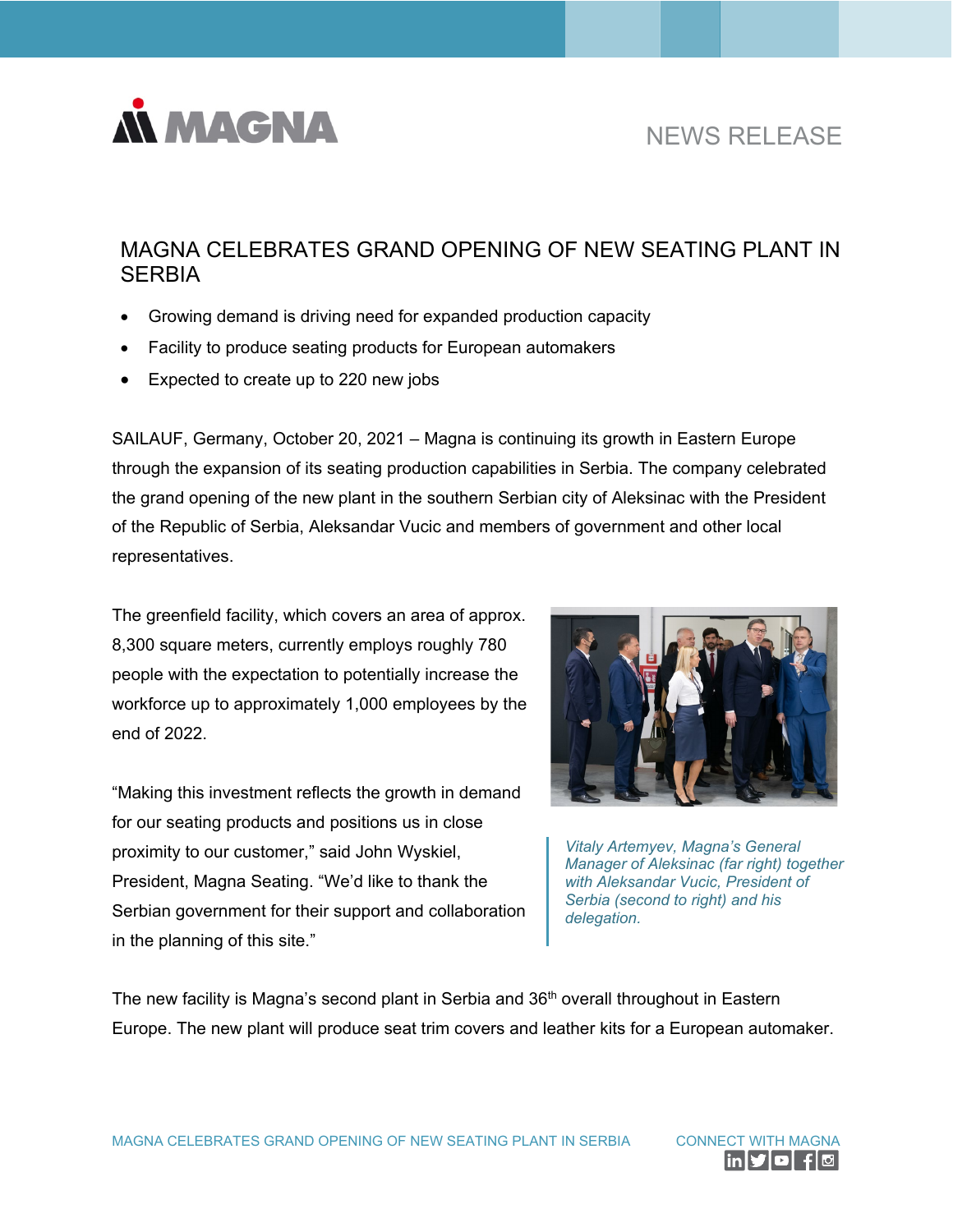**TAGS** Seating, Aleksinac, Serbia, greenfield

## INVESTOR CONTACT

Louis Tonelli, Vice-President, Investor Relations [louis.tonelli@magna.com,](mailto:louis.tonelli@magna.com) (+1) 905.726.7035

MEDIA CONTACT

Tracy Fuerst, Vice President, Corporate Communications and PR [tracy.fuerst@magna.com,](mailto:tracy.fuerst@magna.com) (+1) 248.761.7004

Rej Husetovic, Director Corporate Communications & Media Relations Europe [rej.husetovic@magna.com,](mailto:rej.husetovic@magna.com) (+49) 6093 9942-5056

## ABOUT MAGNA

Magna is more than one of the world's largest suppliers in the automotive space. We are a mobility technology company with a global, entrepreneurial-minded team of 158,000 employees and an organizational structure designed to innovate like a startup. With 60+ years of expertise, and a systems approach to design, engineering and manufacturing that touches nearly every aspect of the vehicle, we are positioned to support advancing mobility in a transforming industry. Our global network includes 347 manufacturing operations and 87 product development, engineering and sales centers spanning 28 countries.

For further information about Magna [(NYSE: MGA; TSX: MG)], please visit [www.magna.com](https://www.magna.com/) or follow us on Twitter @MagnaInt.

# # #

**THIS RELEASE MAY CONTAIN STATEMENTS WHICH CONSTITUTE "FORWARD-LOOKING STATEMENTS" UNDER APPLICABLE SECURITIES LEGISLATION AND ARE SUBJECT TO, AND EXPRESSLY QUALIFIED BY, THE CAUTIONARY DISCLAIMERS THAT ARE SET OUT IN MAGNA'S REGULATORY FILINGS. PLEASE REFER TO MAGNA'S MOST CURRENT MANAGEMENT'S DISCUSSION AND ANALYSIS OF RESULTS OF OPERATIONS AND FINANCIAL POSITION, ANNUAL INFORMATION FORM AND ANNUAL REPORT ON FORM 40-F, AS REPLACED OR UPDATED BY ANY OF MAGNA'S SUBSEQUENT REGULATORY FILINGS, WHICH SET OUT THE CAUTIONARY DISCLAIMERS, INCLUDING THE RISK FACTORS THAT COULD CAUSE ACTUAL EVENTS**